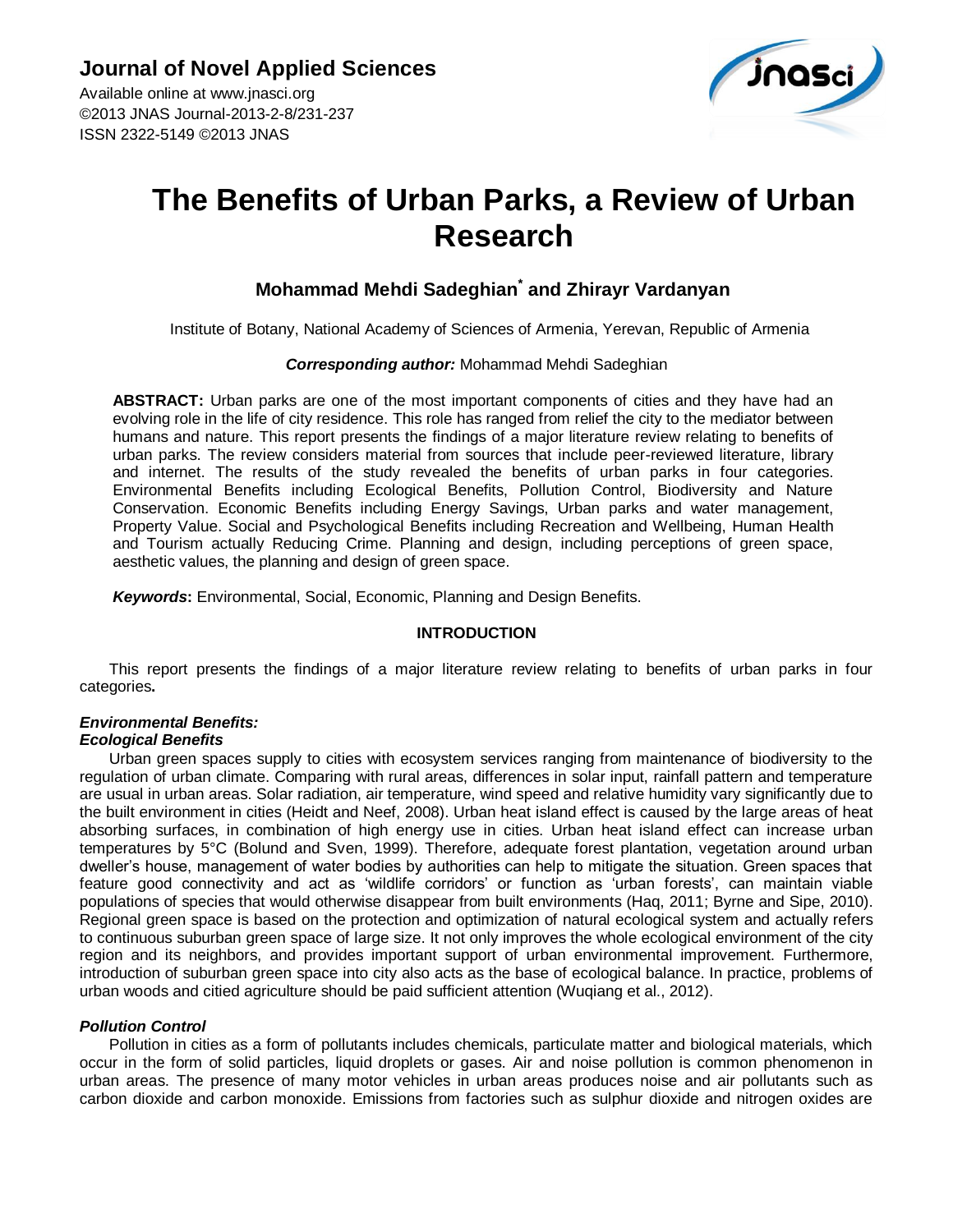very toxic to both human beings and environment. The most affected by such detrimental contaminants are children, the elderly and people with respiratory problems (Sorensen et al., 1997). Urban greening can reduce air pollutants directly when dust and smoke particles are trapped by vegetation. Research has shown that in average, 85% of air pollution in a park can be filtered (Bolund and Sven, 1999). Noise pollution from traffic and other sources can be stressful and creates health problems for people in urban areas. The overall costs of noise have been estimated to be in the range of 0.2% - 2% of European Union gross domestic product (Bolund and Sven, 1999). Urban green spaces in over crowded cities can largely reduce the levels of noise depending on their quantity, quality and the distance from the source of noise pollution. In the contemporary studies on urban green spaces consider the complex urban ecosystem, conservation of the urban green spaces to maintain natural ecological network for environmental sustainability in cities. For the cities in fast urbanizing and growing economy, country like China should consider the dynamic form of urban expanding to manage effective urban green spaces which will contribute to reduce the overall CO2 by maintaining or even increasing the ability of CO2 absorption via natural ecosystem (Huang et al., 2009). Air pollution is generally considered as a major concern in urban areas, and as being among the major risk factors contributing to the global burden of disease, with for example high levels of particulate matter (PM) air pollution being associated with excess mortality and morbidity in the urban population. Various studies have identified the beneficial influence of urban vegetation on ambient air quality (Cavanagh et al., 2009); although most of these studies infer the impact of tree coverage on urban air quality models rather than from experimental data (Yang et al., 2005; Nowak et al., 2006; Escobedo and Nowak, 2009). Pollution removal varies among cities depending on e.g., the amount of tree cover, with increased tree cover leading to greater total removal, but also for example the length of the in leaf season and a range of meteorological variables that affect tree transpiration and deposition velocities (Paoletti et al., 2011). (Cavanagh et al., 2009) detailed on the specific role of urban trees in air pollution reduction, mentioning their effects in terms of intercepting atmospheric particles and absorbing various gaseous pollutants (Yin et al., 2011). But trees can also lower air temperature through transpiration, which affects the photochemistry of ozone and reduces ozone production. Although the impacts of urban trees thus have been studied rather extensively, at least through urban air quality models, there is suggestion that research specifically on urban parks has been limited so far (Pataki et al., 2011; Yin et al., 2011). Parks often have high tree covers and can also have the character of woodland, which is relevant as the deposition of gaseous pollutants is typically greater in woodlands than in shorter vegetation (Paoletti et al., 2011).

#### *Biodiversity and Nature Conservation*

Green spaces do functions as protection centre for reproduction of species and conservation of plants, soil and water quality. Urban green spaces provide the linkage of the urban and rural areas. They provide visual relief, seasonal change and link with natural world (Francis, 1997). A functional network of green spaces is important for the maintenance of ecological aspects of sustainable urban landscape, with greenways and use of plant species adapted to the local condition with low maintenance cost, self sufficient and sustainable (Loures et al., 2007).

During the past decade research on urban biodiversity has become momentous not only because of the increasing impact of urbanization on natural ecosystems, but also because of the growing recognition of urban areas as hosts for innovative ways to conserve and promote biodiversity (Savard et al., 2000). The latter is illustrated by various global environmental conventions such as the 2002 World Summit on Sustainable Development, the 2007 Curitiba Declaration on Cities and Biodiversity, and the Global Partnership on Cities and Biodiversity launched by among others the United Nations Environment Program (UNEP 2012). Researchers have stated that urban parks, due to their often high levels of habitat diversity and microhabitat heterogeneity, can constitute particularly important hotspots for biodiversity in the cityscape, albeit their primary role is recreational (Cornelis and Hermy, 2004).

#### *Economic Benefits: Energy Savings*

Using vegetation to reduce the energy costs of cooling buildings has been increasingly recognized as a cost effective reason for increasing green space and tree planting in temperate climate cities (Heidt and Neef, 2008). Plants improve air circulation, provide shade and they evapotranspire. This provides a cooling effect and help to lower air temperatures. A park of 1.2 km by 1.0 km can produce an air temperature between the park and the surrounding city that is detectable up to 4 km away (Heidt and Neef, 2008). A study in Chicago has shown that increasing tree cover in the city by 10% may reduce the total energy for heating and cooling by 5 to 10% (Sorensen et al., 1997). Increased air temperatures can be expected to be particularly challenging in urban areas, where temperatures already tend to be higher than in the surrounding countryside (Oke, 1987). Climate change has a range of consequences for human health, including e.g., intensity and frequency of heat waves. (Oke, 1987) and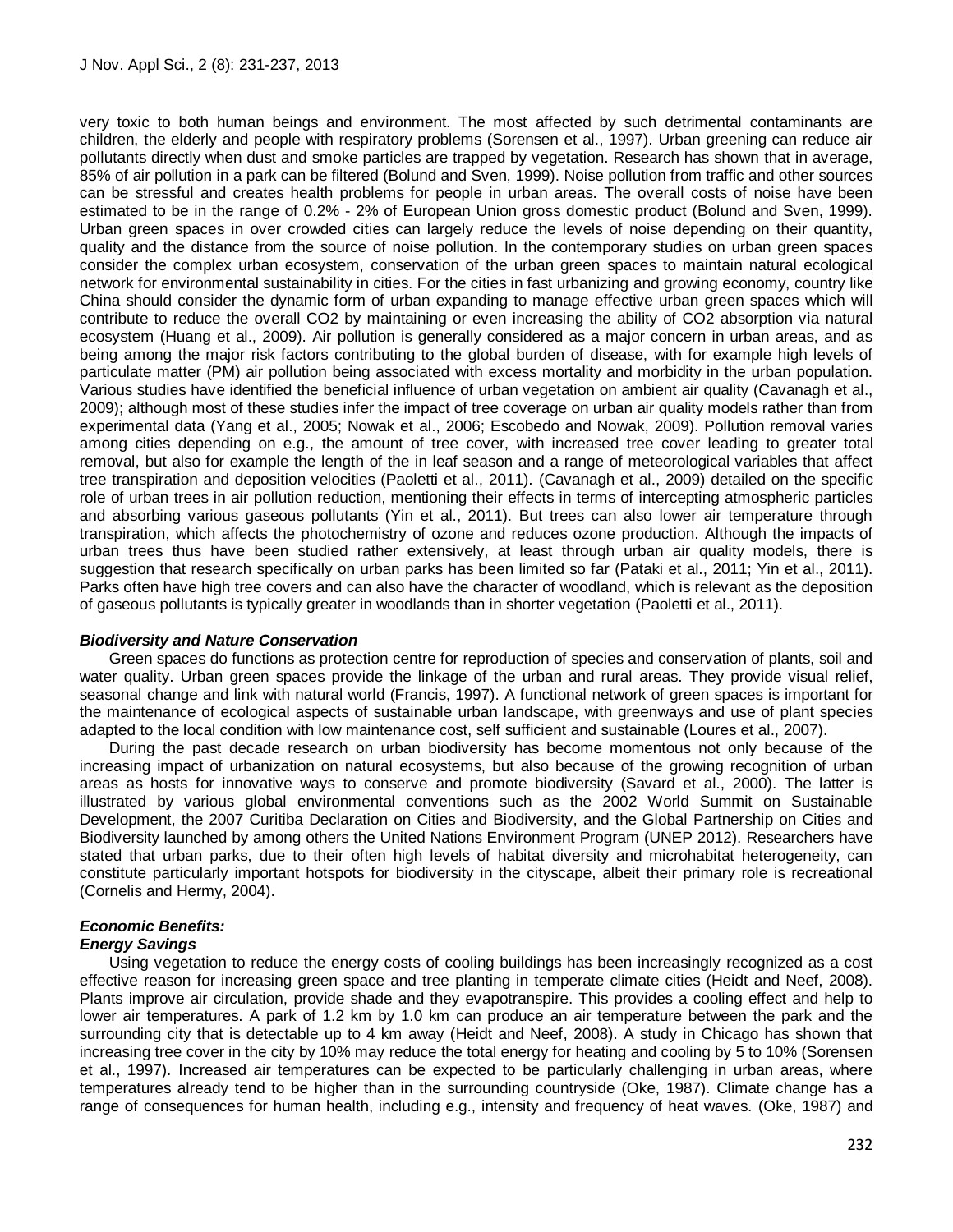others have studied the impact of urban vegetation in terms of their possible cooling effect. Mechanisms at work in cooling by trees and other vegetation include evapotranspiration loss of water from plants as vapor into the atmosphere, which consumes energy from solar radiation and increasing latent rather than sensible heat, cooling the leaf and the temperature of the air surrounding the leaf. Shading from trees, which encompasses intercepting solar radiation and preventing the warming of the surface and air, is another mechanism, at work. Mechanisms depend critically on the type of vegetation (Bowler et al., 2010).

#### *Urban parks and water management*

Water management is crucial to cities, particularly in times of climate change. Cities often import water from surrounding areas in addition to converting land cover from vegetated surfaces to buildings, pavement, and other impermeable surfaces. This land-cover change radically alters the pathways and magnitude of water and pollution flows into, within, and out of urban systems. Surface water flooding describes the combined flooding in urban areas during heavy rainfall. Surface water flooding is mainly caused by short duration intense rainfall, occurring locally (Fryd et al., 2011 and Pataki et al., 2011). Bio swales, rain gardens, green roofs and other green infrastructure components can help reduce runoff. Increased infiltration would promote groundwater recharge and evapotranspiration from vegetated surfaces, and thus help to improve climatic conditions in the city (Pauleit and Duhme, 2000; Pataki et al., 2011). Urban landscapes with 50–90% impervious cover can lose 40–83% of rainfall to surface runoff (Pataki et al., 2011).

## *Property Value*

Areas of the city with enough greenery are aesthetically pleasing and attractive to both residents and investors. The beautification of Singapore and Kuala Lumpur, Malaysia, was one of the factors that attracted significant foreign investments that assisted rapid economic growth (Sorensen et al., 1997). Indicators are very strong that green spaces and landscaping increase property values and financial returns for land developers, of between 5% and 15% depending on the type of project (Heidt and Neef, 2008). Different ways of estimating the economic value of nature have been explored over time. Especially in an urban setting, a way of indirectly assessing the economic value of green spaces is to study the impact of these spaces on house prices. If for example parks are valued by property buyers, this would be reflected in the premium they are willing to pay for the house or apartment. Quite a number of studies carried out, especially during 1990s. The real estate market consistently demonstrates that many people are willing to pay a larger amount for a property located close to parks and open space areas than for a home that does not offer this amenity **(**Crompton, 2001)*.* (Luttik, 2000) in the Netherlands found that overlooking attractive landscapes and water resulted in a price premium of 8-12 respectively 6-12%.(Cho et al., 2008) studied the impact of forests on property prices in Knoxville City, USA and also found a positive impact on property prices caused by proximity of green spaces.

## *Social and Psychological Benefits:*

## *Recreation and Wellbeing*

Urban parks have been viewed as an important part of urban and community development rather than just as settings for recreation and leisure. Urban parks have been suggested to facilitate social cohesion by creating space for social interactions (Coley et al., 1997; Van Herzele and Wiedemann, 2003; Parr, 2007; Maas et al., 2009). People satisfy most of their recreational needs within the locality where they live. A study conducted in Helsinki, Finland, indicated that nearly all (97%) city residents participate in some outdoor recreation during the year. Urban green spaces serve as a near resource for relaxation; provide emotional warmth (Heidt and Neef, 2008). In Mexico City, the centrally located Chapultepec Park draws up to three million visitors a week who enjoy a wide variety of activities (Sorensen et al., 1997).

## *Human Health*

People who were exposed to natural environment, the level of stress decreased rapidly as compared to people who were exposed to urban environment, their stress level remained high (Bolund and Sven, 1999). In the same review, patients in an hospital whose rooms were facing a park had a 10% faster recovery and needed 50% less strong pain relieving medication as compared to patients whose rooms were facing a building wall. This is a clear indication that urban green spaces can increase the physical and psychological wellbeing of urban citizens. Certainly, improvements in air quality due to vegetation have a positive impact on physical health with such obvious benefits as decrease in respiratory illnesses. The connection between people and nature is important for everyday enjoyment, work productivity and general mental health (Sorensen et al., 1997). Nature and green spaces contribute directly to public health by reducing stress and mental disorders (Annerstedt et al., 2012), increasing the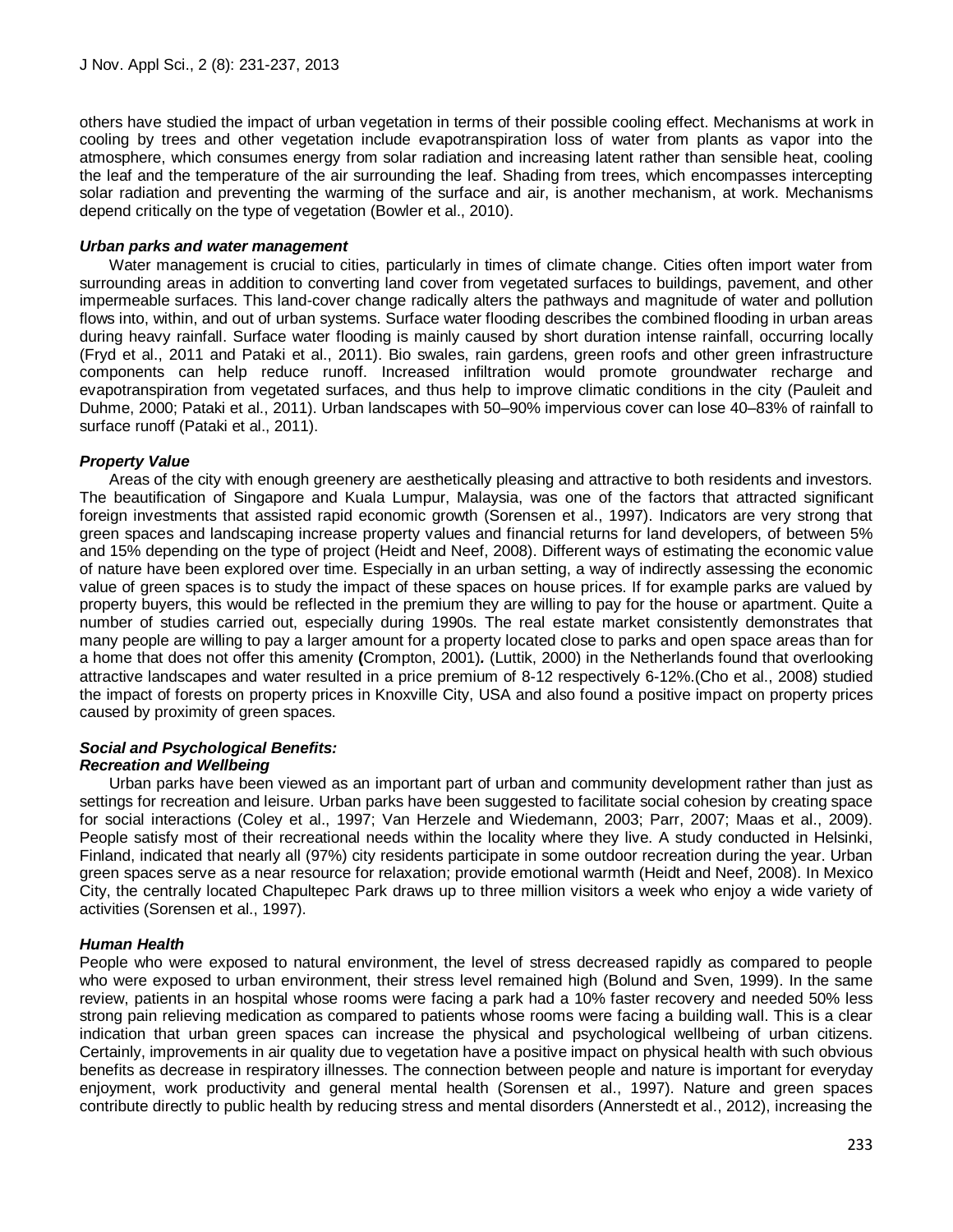effect of physical activity (Mitchell, 2012), reducing health inequalities (Mitchell and Popham, 2008), and increasing perception of life quality and self-reported general health (Maas et al., 2006; Stigsdotter et al., 2010). Indirect health effects are conveyed by providing arenas and opportunities for physical activity (Coombes et al., 2010), increasing satisfaction of living environment and social interactions (Björk et al., 2008 and Maas et al., 2009), and by different modes of recreation (Weber and Anderson, 2010).

## *Urban parks and tourism*

Urban parks do not only provide recreational settings to local residents. Also visitors from out of town will use these areas. Urban parks can play an important role in attracting tourists to urban areas, e.g., by enhancing the attractiveness of cities and as harmonize to other urban attractions (Majumdar et al., 2011).(Wu et al., 2010) mention that within the field of eco-tourism, defined as responsible travel to natural areas that conserves the environment and improves the well-being of local people (TIES, 1990), there has been increasing attention to urban ecotourism, defined by the Urban Ecotourism Conference in 2004 as nature travel and conservation in a city environment.

## *Reducing Crime*

Access to public parks and recreational facilities has been strongly linked to reductions in crime and in particular to reduced juvenile delinquency**.** Research supports the widely held belief that community involvement in neighborhood parks is correlated with lower levels of crime. In neighborhoods where collective efficacy was strong, rates of violence were low, regardless of socio demographic composition and the amount of disorder observed. Collective efficacy also appears to deter disorder: Where it was strong, observed levels of physical and social disorder were low (Sampson, 2001).

## *Planning and design benefits of urban parks*

Planning and design, including perceptions of green space, aesthetic values, the planning and design of green space. Public perceptions of different types of green space were also evaluated by (Tyrvainen, 2003), who used forest image evaluation (291 respondents) to determine whether aesthetic and ecological values can be combined in the management of urban forests in Helsinki, Finland. This study showed that pine and birch stands were most preferred. Urban design gives the city a comprehensible structure, to connect different scales and parts of the urban parks. Urban parks planning and design should aim to produce spaces which are attractive and accessible to people; guidance on how best to do this and appropriate tools are needed. Urban parks design should aim to enhance the ecological functions of urban parks habitats. Different models can be adopted and tools are potentially available to help evaluate how well they function. Aesthetic benefits relate to people experiencing different colors, structure, forms and densities of woody vegetation. Much of the aesthetic experience is subjective in nature and has impacts on people"s mental and emotional state (Kaplan and Kaplan, 1989).

## **CONCULSION**

Urban parks have many functions and benefits. These functions and benefits are important for improve life quality in the urban areas. This report presents the findings of a major literature review relating to benefits of urban parks in four categories.

- Environmental Benefits including Ecological Benefits, Pollution Control, Biodiversity and Nature Conservation.
- Economic Benefits including Energy Savings, Urban parks and water management, Property Value.
- Social and Psychological Benefits including Recreation and Wellbeing, Human Health, Tourism and Reducing Crime.
- Planning and design, including perceptions of green space, and the planning and design of green space. o These are the main findings on Environmental Benefits of urban parks:
- Urban parks improve air quality and cover also filters out other particles and dust in the air.
- Urban parks provide flora and fauna, diverse habitat for mainly common bird and animal species and support biodiversity conservation.
- $\triangleright$  Urban parks also improve the climate, reduce the heat island effect, cover raises humidity levels and help to improve micro-climate of urban areas where climate is warmer than their surroundings due to dense built environment.
- Urban parks act as ecological corridors between urban, per urban and rural areas.
- $\triangleright$  Daytime temperature in large parks was found to be 2-3°C lower than the surrounding streets.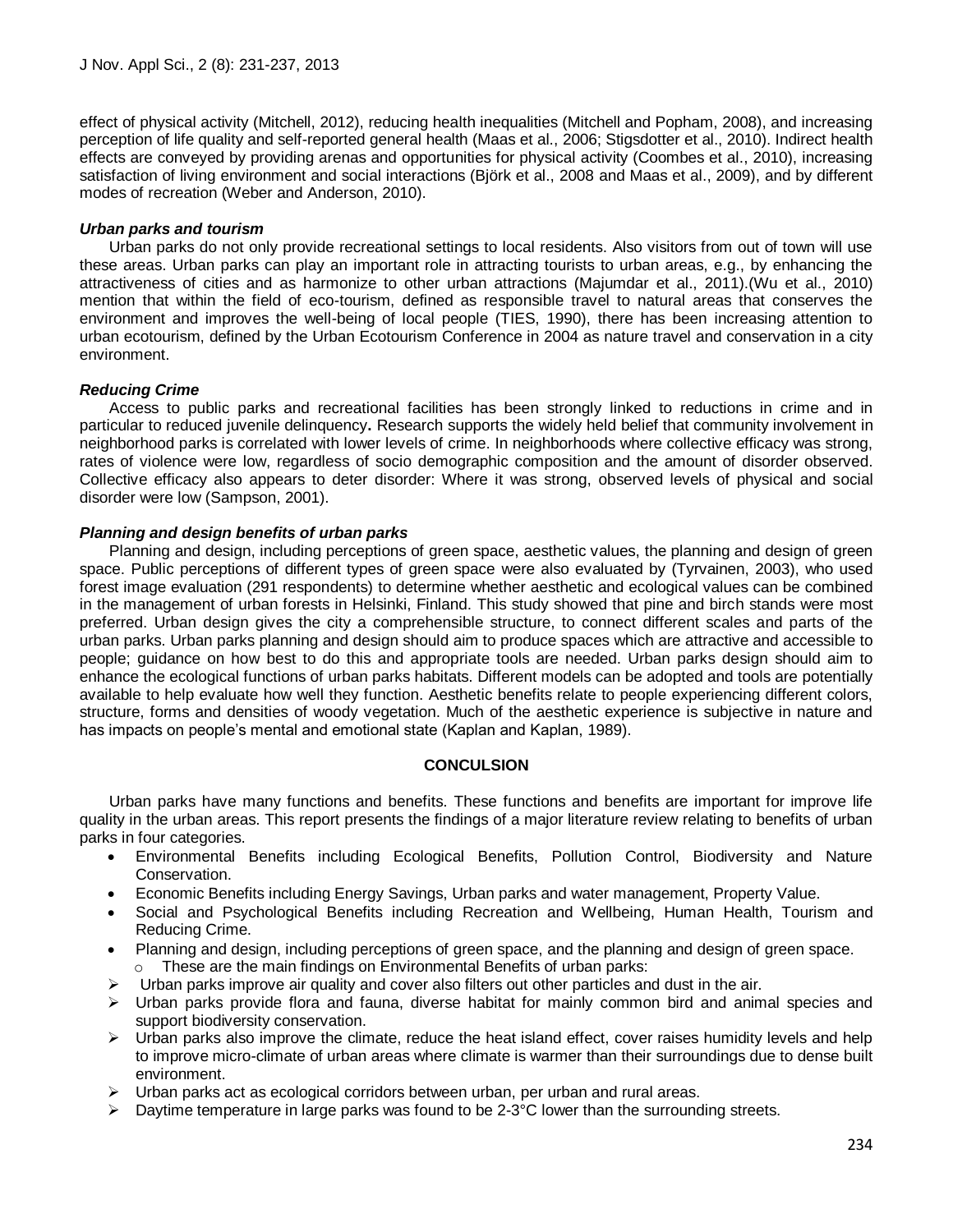- $\triangleright$  Urban parks can reduce noise pollution and absorb the noise generated by human activities, especially trees act like noise barrier.
- $\triangleright$  Urban parks control water regime and reduce runoff, hence helps to prevent water floods by absorbing excess water. The risk of flooding is lower where there are plenty of urban parks to intercept and absorb storm water.
- $\triangleright$  There is an increasing availability of tools for evaluating the environmental values of urban parks. These are very useful for planning and demonstrating values.
- $\triangleright$  Urban parks help to decrease carbon emission levels in cities. Through photosynthesis process in plants CO2 in the air is converted to O2. Therefore, urban parks cover helps to reduce excess CO2 in the urban atmosphere. Although the degree of trees" drawing carbon emissions from the air is affected by their size, canopy cover, age and health, large trees can lower carbon emission in the atmosphere by 2-3%.
- $\triangleright$  Trees can also act like wind breaker.
	- o These are the main findings on Economic Benefits
- $\triangleright$  Urban parks Savings to employers from lower rates of absenteeism is likely to be extremely difficult to calculate. Urban parks provide employment opportunities during their design, construction and maintenance.
- $\triangleright$  Urban parks provide environments for walking, sports and other recreational activities for no cost at all, especially for lower income groups.
- The health benefits of urban landscapes can reduce the costs of national health expenses.
- $\triangleright$  Urban parks can help energy saving. Right selection and planting of plants can provide cooler environments in summer and warmer environments in winter thus reduce air conditioning expenses.
- $\triangleright$  As hidden asset to an area in part as a result of environmental quality, the values for tourism or savings to the economy as a result of lower absenteeism by employees as a result of better health effects are missing from the research base.
	- o The findings for Social and Psychological Benefits are as follows:
- $\triangleright$  Urban parks play a role in providing places for social interaction. Social aspects such as social cohesion are associated with an overall sense of wellbeing for certain sections of society who may feel excluded for one reason or another.
- $\triangleright$  Urban parks provide different benefits to urban dwellers in diverse ways.
- Amount of vegetation is not necessarily associated with lack of safety or crime. The whole area of safety and design of urban parks is still open for much more research as the evidence to date is conflicting and may depend on many local factors, given the way the research has been conducted to date, with small groups of respondents in specific local areas.
- $\triangleright$  Urban parks are perceived differently by different age groups but this is not considered in practice to any large extent.
- $\triangleright$  Urban parks do actually promote social cohesion amongst and between different groups in different places, such as parks and gardens.
- $\triangleright$  Physical exercise in urban parks is generally positively associated with promoting wellbeing and upturn from stress.
- $\triangleright$  Being able to view urban parks also seems to have positive effects, especially on stress reduction or restoration.
- $\triangleright$  Safety aspects of urban parks covered here relate to children's play, where the need for safety has to be balanced against the need for challenging environments to excite children and to help them develop motor skills.
- $\triangleright$  There is evidence that some behavioral or emotional problems in children, such as attention deficit disorder, can be improved by exposure to urban parks.
- $\triangleright$  Health benefits and social benefits may be linked when people participate in communal or group activities in urban parks.
- $\triangleright$  Urban parks can enhance tourism in cities by attracting people.
- $\triangleright$  Issues of gender, society, ageing and disability have received limited attention.
- $\triangleright$  The closeness and ease of access of urban parks in relation to residential areas appears to affect the overall levels of physical activity.
- $\triangleright$  Urban parks can affect wellbeing in a wider sense.
	- o The findings for planning and design Benefits are as follows:
- $\triangleright$  Urban parks planning and design make spaces which are attractive and easy to get to people.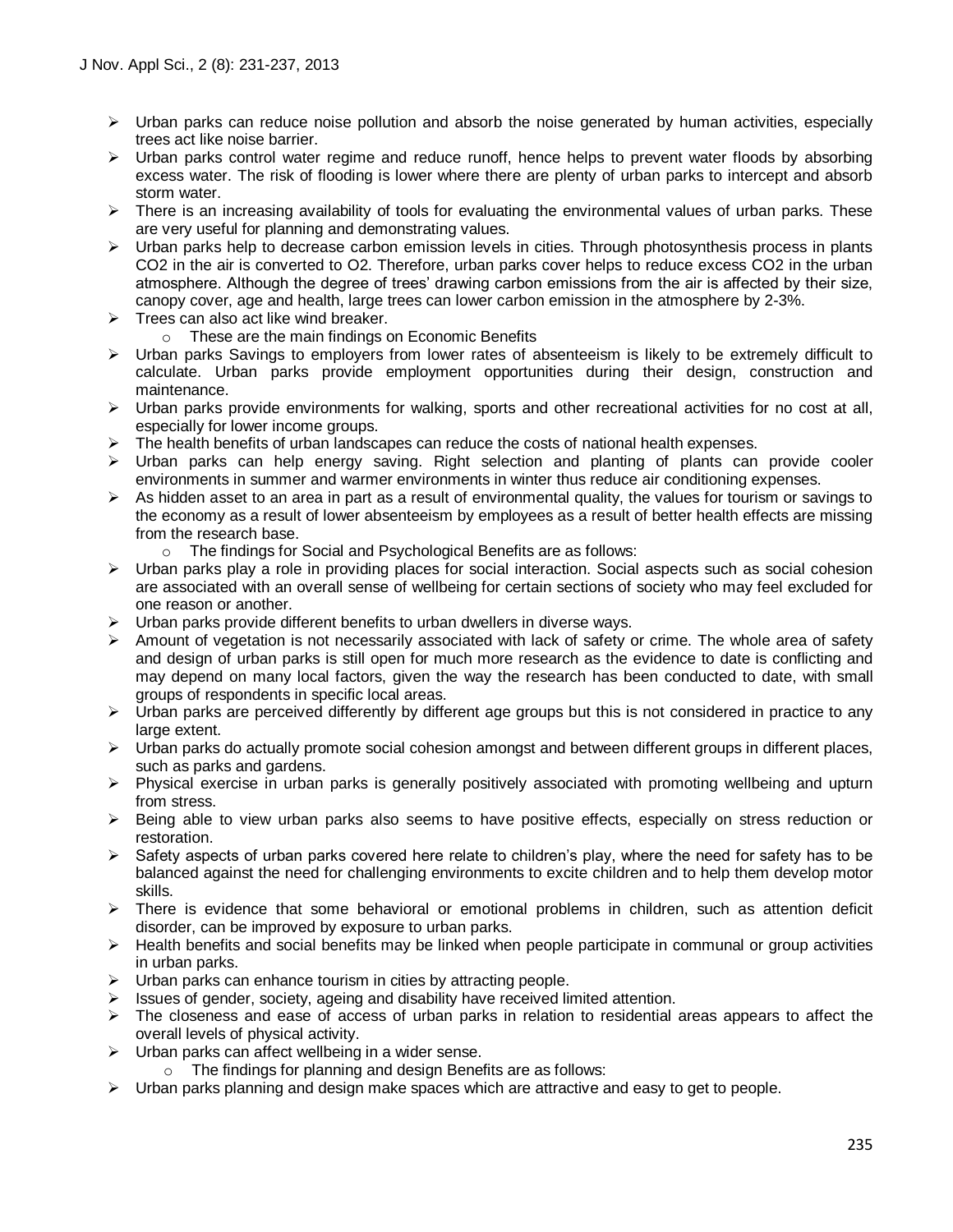- $\triangleright$  Urban parks should be evaluated with clearly defined criteria for their ecological and recreational benefits requiring a good set of tools to measure efficiency and benefits.
- Urban parks design enhances the ecological functions of urban parks habitats.
- Urban parks projects surrounded in their landscape, ecological and social context; this varies from place to place and so locally relevant knowledge needs to be developed.
- $\triangleright$  Urban design; to give the city a comprehensible structure, to connect different scales and parts of the urban parks.

Aesthetic giving to cityscape influences property values. Accessibility, quality and visibility are basic factors that determine economic value of urban parks.

#### **REFERENCES**

- Annerstedt M, Ostergren PO, Bjork J, Grahn P, Skarback E, Wahrborg P. 2012. Green qualities in the neighbourhood and mental health results from a longitudinal cohort study in Southern Sweden. BMC Public Health 12, 337.
- Björk J, Albin M, Grahn P, Jacobsson H, Ardö J, Wadbro J, Östergren P, Skärbäck E. 2008. Recreational values of the natural environment in relation to neighbourhood satisfaction, physical activity, obesity and wellbeing. Journal of epidemiology and community health 62, e2.

Bolund P, Sven H. 1999. Ecological Services in Urban Areas," Elsevier Sciences: Ecological Economics, 29: 293-301. doi:10.1016/S0921- 8009(99)00013-0.

Bowler DE, Buyung Ali L, Knight TM, Pullin AS. 2010. Urban greening to cool towns and cities: A systematic review of the empirical evidence. Landscape and Urban Planning 97, 147-155.

Breuste JH. 2004. Decision making, planning and design for the conservation of indigenous vegetation within urban development, Landscape and Urban Planning, 68: 439–452.

Byrne J, Sipe N. 2010. Green and open space planning for urban consolidation – A review of the literature and best practice, Urban Research Program, ISBN 978-1-921291-96-8.

Cavanagh JAE, Zawar Reza P, Wilson J. 2009. Spatial attenuation of ambient particulate matter air pollution within an urbanis ed native forest patch. Urban Forestry & Urban Greening 8(1), 21-30.

Cho S, Poudyal NC, Roberts RK. 2008. Spatial analysis of the amenity value of green open space. Ecological Economics 66, 403-416.

Coley RL, Kuo FE, Sullivan WC. 1997. Where does community grows? The social context created by nature in urban public housing. Environment & Behavior 29, 468-494.

Coombes E, Jones AP, Hillsdon M. 2010. The relationship of physical activity and overweight to objectively measured green space accessibility and use. Social Science and Medicine 70, 816-822.

Cornelis J, Hermy M. 2004. Biodiversity relationships in urban and suburban parks in Flanders. Landscape and Urban Planning 69, 285-401.

Crompton JL. 2001. The impact of parks on property values: a review of the empirical evidence. Journal of Leisure Research 33(1), 1-31.

Escobedo FJ, Nowak DJ. 2009. Spatial heterogeneity and air pollution removal by an urban forest. Landscape and Urban Planning 90(3-4), 102-110.

Florgard C. 2004. Preservation of indigenous vegetation in urban areas, an introduction. Landsc. Urban Plan, 68: 343–345.

Francis C. 1997. People Places; Design Guidelines for Urban Open Space, Second Edition, John Wiley and Sons, Hoboken.

Fryd O, Pauleit S, Bühler O. 2011. The role of urban green space and trees in relation to climate change. CAB Reviews: Perspectives in Agriculture, Veterinary Science, Nutrition and Natural Resources 6(50).

Haq SMA. 2011. Urban green spaces and an integrative approach to sustainable environment. Journal of Environmental Protection, 2(5): 601- 608.

Heidt V, Neef M. 2008. Benefits of Urban Space for Improving Urban Climate, Ecology, Planning and Management of Urban Forests: International Perspective.

Huang D, Lu CC, Wang G. 2009. "Integrated Management of Urban Green Space: The Case in Guangzhou China," 45th ISOCARP Congress.

Kaplan R, Kaplan S .1989. The experience of nature, a psychological perspective. Cambridge University Press, Cambridge. Konijnendijk C, Nilson K, Randrup TB, Schipperijn J. 2005. Urban forest and trees, Spriger Berlin Heidelberg New York, ISBN: 9783540251262. Konijnendijk CC, Randrup TB. 2002. Editorial. Urban Forestry & Urban Greening 1 (1): 1–4.

Loures L, Santos R, Thomas P. 2007. Urban Parks and Sustainable Development: The case study of Partimao city, Portugal, Conference on Energy, Environment, Ecosystem and Sustainable Development, Agios Nikolaos, Greece.

Luttik J. 2000. The value of trees, water and open space as reflected by house prices in The Netherlands. Landscape and Urban Planning 48, 161-167.

Maas J, van Dillen SME, Verheij RA, Groenewegen PP. 2009. Social contacts as a possible mechanism behind the relation between green space and health. Health & Place 15, 586-595.

Maas J, Verheij RA, Groenewegen PP, De Vries S, Spreeuwenberg P. 2006. Green space, urbanity, and health: how strong is the relation? Journal of Epidemiology and Community Health 60, 587-592.

Majumdar S, Deng J, Zhang Y, Pierskalla C. 2011. Using contingent valuation to estimate the willingness of tourists to pay for urban forests: A study in Savannah, Georgia. Urban Forestry & Urban Greening 10(4), 275-280.

Miller RW.1997. Urban forestry Planning and managing urban green spaces. 2nd edition, Prentice Hall, Upper Saddle River, NJ

Mitchell R. 2012. Is physical activity in natural environments better for mental health than physical activity in other environments? Social Science & Medicine, 10.1016/j.socscimed.2012.04.012.

Mitchell R, Popham F. 2008. Effect of exposure to natural environment on health inequalities: an observational population study. The Lancet 372, 1655-1660.

Nagendra H, Gopal D.2010. Street trees in Bangalore: Density, diversity, composition and distribution. Urban Forestry and Urban Greening, 9: 129-137.

Nowak DJ, Crane DE, Stevens JC. 2006. Air pollution removal by urban trees and shrubs in the United States. Urban Forestry and Urban Greening, 4, 115–123.